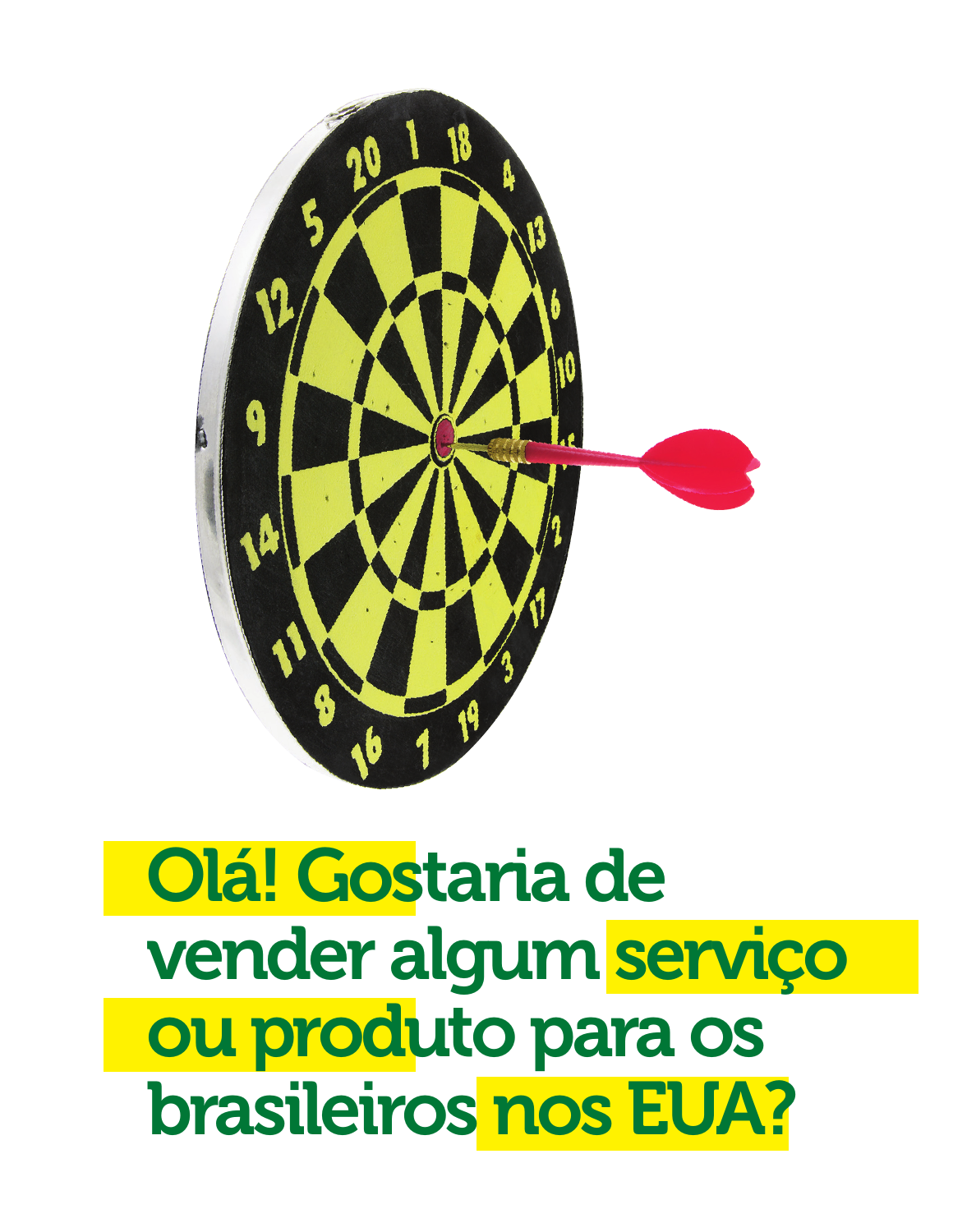## Você sabia que a Flórida é um dos estados com a maior concentração de pessoas falando português e espanhol?

Você sabia que devido à similaridade do português e espanhol,

muitos hispânicos que vivem aqui estão interessados em ler sobre o Brasil? Eles querem saber mais sobre o maior país da América do Sul, aprender sobre sua cultura e usar os serviços e produtos oferecidos pela comunicade brasileira. Considerando estes fatos, nós decidimos publicar o jornal Nossa Gente.

### **TARGET**

O Jornal Nossa Gente atinge a crescente comunidade de lingua portuguesa com mais de 250 mil brasileiros vivendo no sul da Flórida e mais de 50 mil na Central Flórida. que necessitam de novos produtos, serviços, empregos e idéias.

É nossa meta trazer para nossos leitores importantes informações e assuntos principalmente sobre a comunidade local e também sobre os EUA, Brasil, outros países da América do Sul e Central.

Distribuímos mensalmente mais de 10.000 cópias grátis do "NOSSA GENTE" para as comunidades na região. Com mais de 250 pontos de distribuição em **Miami, Pompano Beach, Tampa, Port Saint Lucie, Fort Pierce, Ormond Beach, Jacksonville, Gainsville, Fort Myers, Palm Bay, Sarasota e Orlando.**

Não importa o tamanho de seu negócio, o Nossa Gente é o meio mais eficiente de atrair novos clientes que lhe ajudarão a aumentar suas vendas.





### PARA ANUNCIAR LIGUE 407 276-6108

Nossa Gente, LLC. 7031 Grand National Dr #101 Orlando FL 32819 Fax: 1 866 659-9817